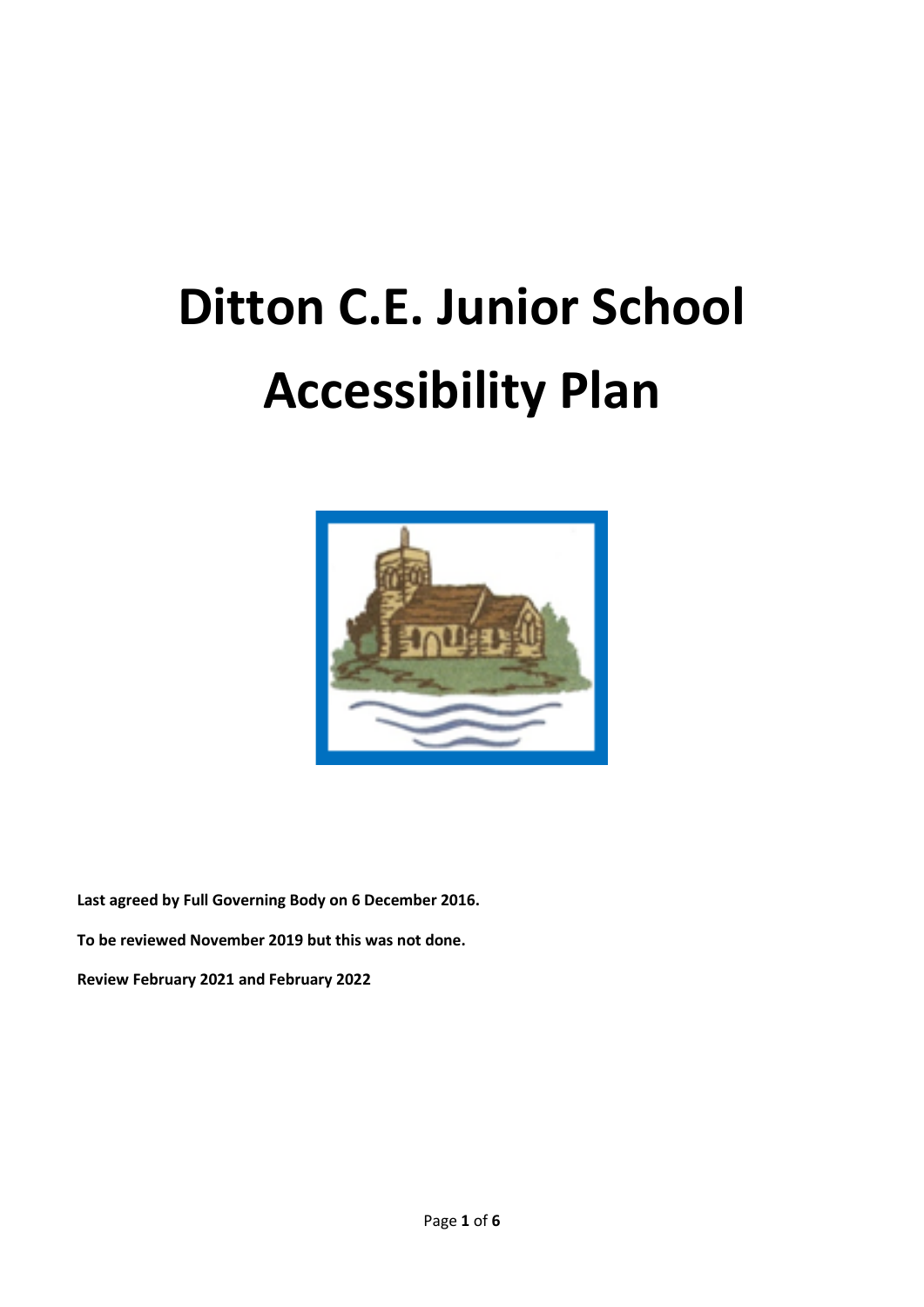# **Context**

Under the Equality Act 2010 schools should have an Accessibility Plan. The Equality Act 2010 replaced all existing equality legislation, including the Disability Discrimination Act. The effect of the law is the same as in the past, meaning that 'schools cannot unlawfully discriminate against pupils because of sex, race, disability, religion or belief and sexual orientation'. According to the Equality Act 2010 a person has a disability if:

.

- a) he or she has a physical or mental impairment and
- b) the impairment has a substantial and long-term adverse effect on his or her ability to carry out normal day to day activities.

The Accessibility Plan is listed as a statutory document of the Department for Education's guidance on statutory policies for schools. The Plan must be reviewed every three years and approved by the Governing Body. The review process can be delegated to a committee of the Governing Body, an individual or the Head.

At Ditton CE Junior School the Plan will form part of the school's development and will be monitored by the Headteacher and evaluated by Governors.

At Ditton CE Junior School we are committed to providing a fully accessible environment which values and includes all pupils, staff, parents and visitors regardless of their education, physical, sensory, social, spiritual, emotional and cultural needs. We aim to challenge negative attitudes about disability and accessibility and to develop a culture of awareness, tolerance and inclusion. We are dedicated to working together to provide an inspiration and exciting learning environment where all children can develop an enthusiasm for life-long learning. We believe that children should feel happy, safe and valued so that they gain a respectful, caring attitude towards each other and the environment, both locally and globally.

The Accessibility Plan is structured to complement and support the school's Equality Objectives and will similarly be published on the school website. We understand that the Local Authority will monitor the school's activity under the Equality Act 2010 (and in particular Schedule 10 regarding Accessibility) and will advise upon the compliance with that duty.

Ditton CE Junior School is committed to providing an environment that enables full curriculum access, that values and includes all pupils, staff, parents and visitors regardless of their education, physical, sensory, social, spiritual, emotional and cultural needs. We are committed to taking positive action in the spirit of the Equality Act 2010 with regard to disability and to developing a culture of inclusion, support and awareness within the school.

### Our vision is:

*We will provide a happy, safe and stimulating learning environment rooted in Christian values. We recognise that the potential of every child is limitless. We will enable children to serve and flourish by developing empathy, responsibility, perseverance and respect. We strive for excellence in order that our children can play and work together, overcome challenges, seek opportunities, and aim high.* 

The school's Accessibility Plan shows how access is to be improved for disabled pupils, staff and visitors to the school within a given time frame and anticipating the need to make reasonable adjustment to accommodate their needs where practicable. The Accessibility Plan contains relevant and timely actions to:-

1) Increase access to the curriculum for pupils with a disability, expanding the curriculum as necessary to ensure that pupils with a disability are as equally prepared for life as are the able bodied pupils.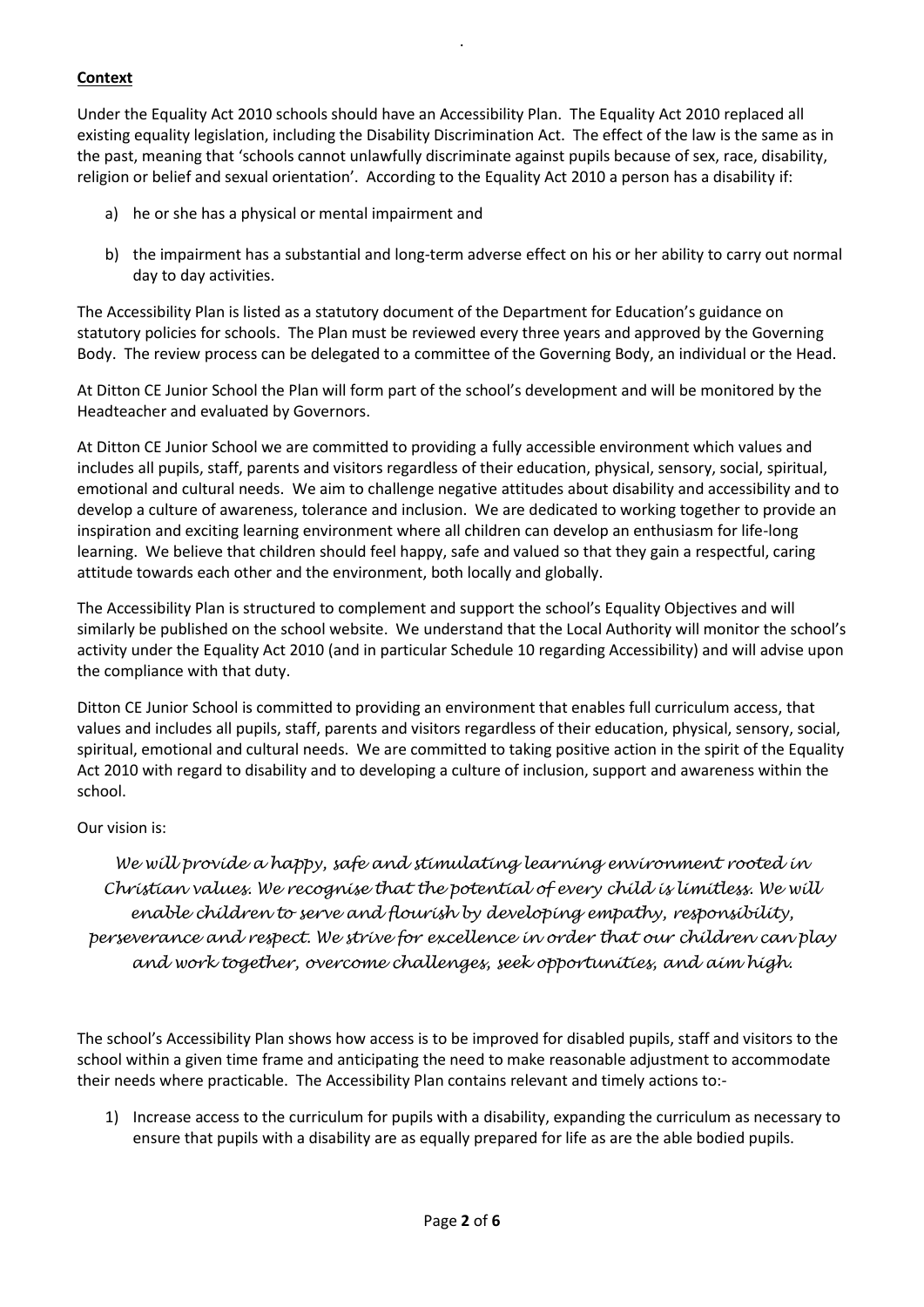- 2) Improve and maintain access to the physical environment of the school, adding specialist facilities as necessary.
- 3) Improve the delivery of written information to pupils, staff, parents and visitors with disabilities.
- 4) Ditton CE Junior School's Accessibility Plan relates to the key aspects of physical environment, curriculum and written information.
- 5) Whole school training will recognise the need to continue raising awareness for staff and governors on equality issues with reference to the Equality Act 2010.
- 6) The Accessibility Plan should be read in conjunction with the following school policies, strategies and documents:
	- a. Behaviour Policy
	- b. Curriculum Policy
	- c. Equal Opportunities Policy
	- d. Health and Safety Policy
	- e. School Prospectus/website
	- f. School Development Plan
	- g. SEND Policy
- 7) The terms of reference for all governors' committees will include the need to consider Equality and Diversity issues as required by the Equality Act 2010.
- 8) The Accessibility Plan will be published on the school website.
- 9) The Accessibility Plan will be monitored by the Governors and reviewed by the Premises Committee.
- 10) The school will work in partnership with the Local Authority in developing and implementing this Accessibility Plan
- 11) The Accessibility Plan may be monitored by Ofsted during inspection processes in relation to Schedule 10 of the Equality Act 2010.

#### **Aims and Objectives**

Our Aims are:

- Increase access to the curriculum for pupils with a disability.
- Improve and maintain access to the physical environment.
- Improve the delivery of written information to pupils

Our objectives are detailed in the Action Plan below:

Ditton CE Junior school has eight classes and is situated in the heart of Ditton village.

We have pupils with a range of learning difficulties and communication disorders. This has involved us liaising with a variety of professionals to ensure the best possible education, within our power, for disabled pupils.

When children enter school with specific disabilities the school contacts the Local Authority professionals for assessment, support and guidance for the school and parents.

As a school we have a long history of teaching pupils with a wide range of Special Educational Needs and without exception, disabled pupils have been fully included in all aspects of school life.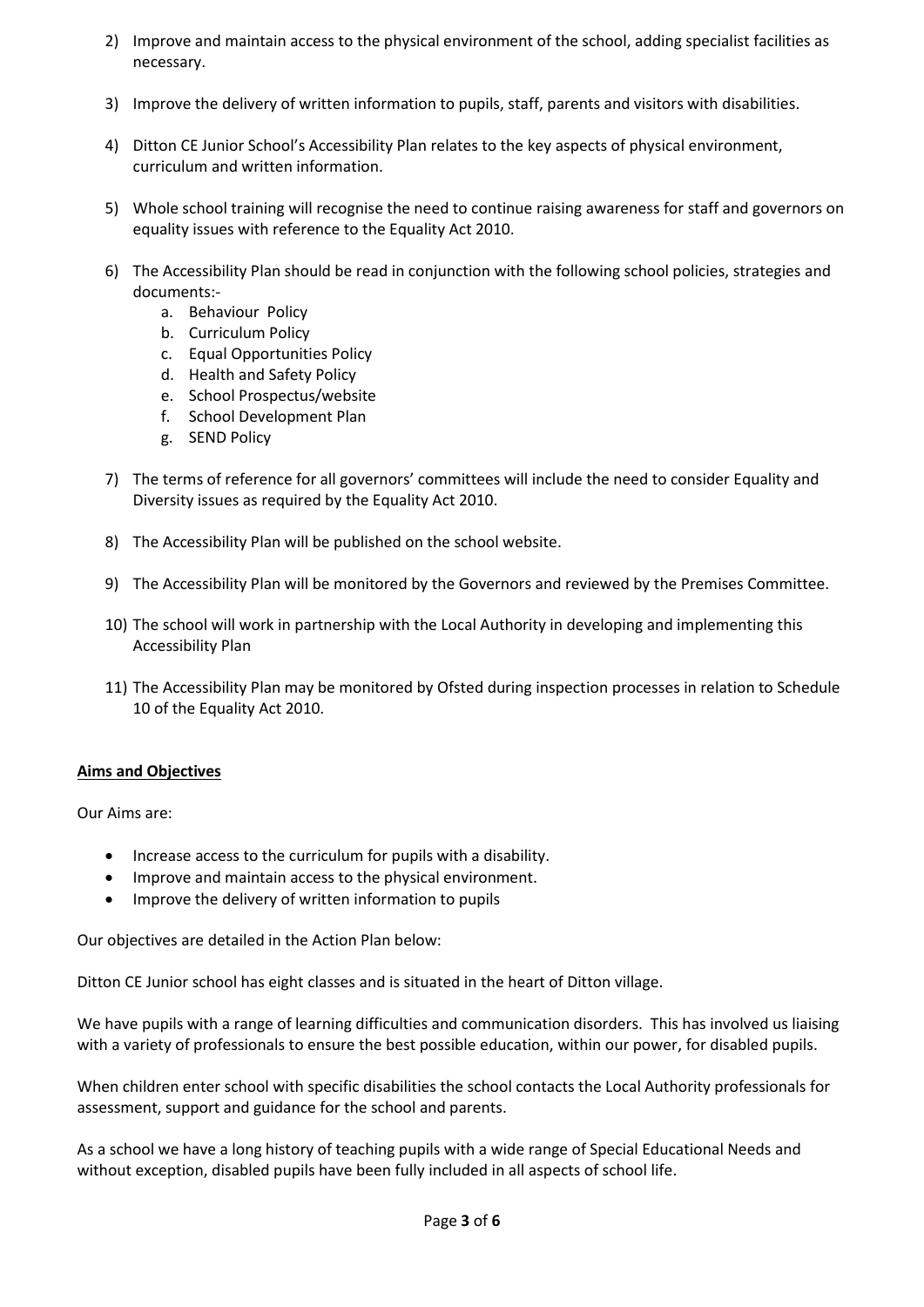The progress of disabled pupils is vigorously tracked and comparisons are made between the achievement and attainment of these children compared with their peers. This is monitored regularly each year by governors and staff.

# **Current Good Practice**

We aim to ask about any disability or health condition in early communications with new parents and carers. For parents and carers of children already at school we collect information on disability as part of an annual data collection exercise.

## **Physical Environment**

Disabled pupils participate in extra curricular activities. Some aspects of extra curricular activities present particular challenges, for example lunch and break times for pupils with social/interaction impairments, after school clubs for pupils with physical impairments, school trips for pupils with medical needs and potential Forest school inspired provision on site (under development Feb 2021).

Provision in exceptional cases will be negotiated when the child's specific needs are known. We have a wide range of equipment and resources suitable for the day to day use of children. We will constantly keep under review resource provision. The School Development Plan will be the vehicle for considering such needs on an annual basis.

# **Curriculum**

Some areas of the curriculum do present particular challenges and these are dealt with on an individual basis. For example, it might be difficult for disabled pupils to access the ITC Suite. In such cases provision will be made for the pupils to undertake ICT training in another area of the school, to ensure they are not disadvantaged. The school has a range of portable devices for these purposes.

Improving teaching and learning lies at the heart of any school's work. Through self review and continuous professional development we aim to enhance staff knowledge, skills and understanding to promote excellent teaching and learning for all children.

It is a core value of the school that all children are enabled to participate fully in the broader life of the school. Consequently, all children have always been permitted to attend age relevant after school clubs, leisure and cultural activities or school visits.

### **Information**

Different forms of communications are made available to enable all disabled pupils to express their views and to hear the views of others. Access to information is planned with a range of different formats available for disabled pupils, parents and staff.

Teachers will always need to be sensitive to presenting material to children in appropriate format, eg. reading aloud, interactive whiteboard presentations etc. should that be necessary. This is a core part of a teacher's work.

### **Access Audit**

The school was originally built in the 1960s, consisting of two buildings on two floors and has been added to over the years. One building includes six classrooms, one spare space and an ICT suite. The other building has two classrooms, a library/prayer room, a resource room, a school hall, head/Deputy and admin offices, a staff room and two small storage rooms off the hall.. In 2015/2016 ramps were installed to both buildings allowing access to all classrooms on the ground floor only and a disabled toilet installed in the main building for the use of pupils and adults. The school office is available from the front car park via another ramp, but is only accessible via steps from within the school building.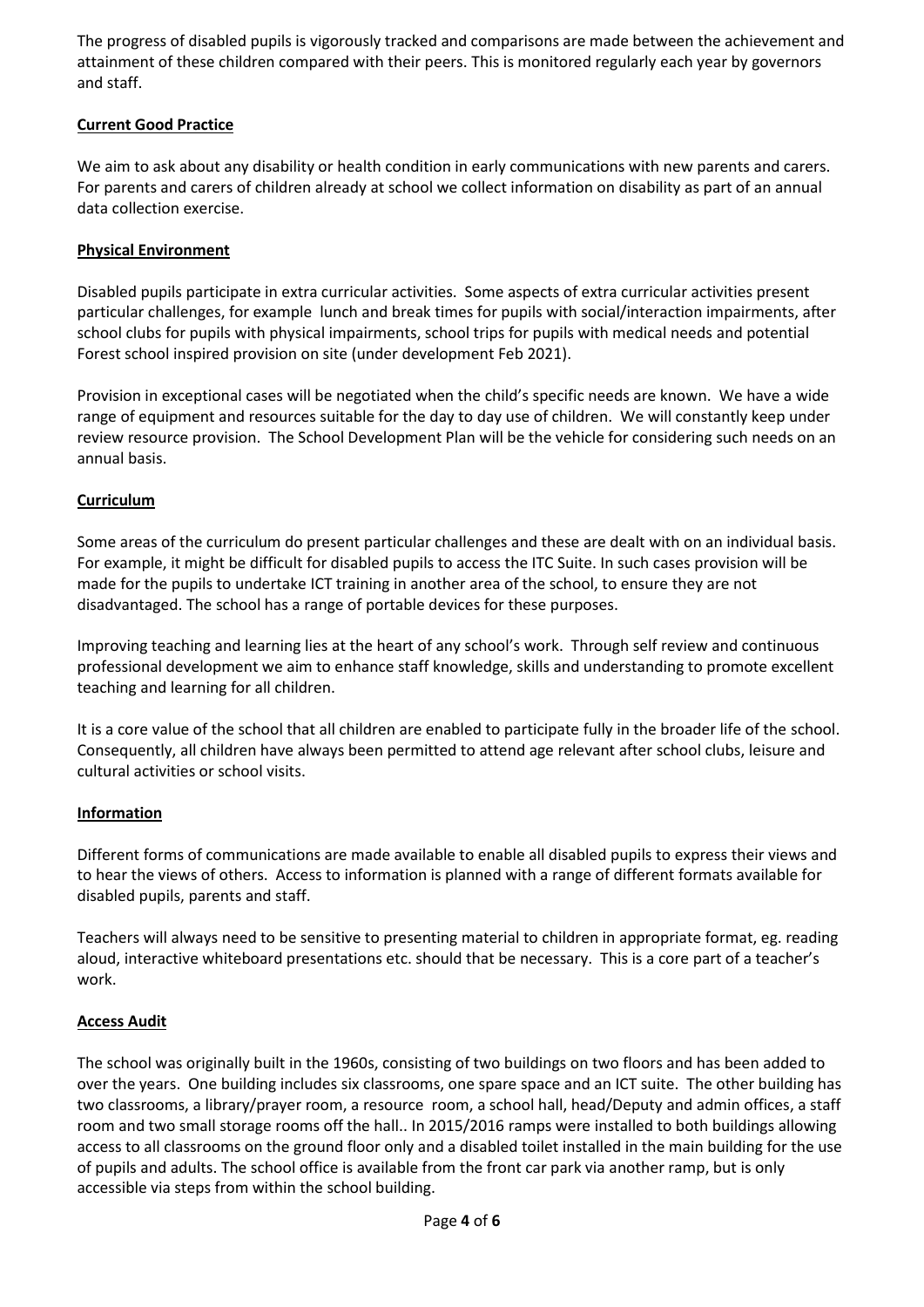The school has emergency lighting and fire exits are clearly marked. Fire drills are done at least once each seasonal term.

|                 | <b>Current practice</b>                                                | <b>Areas for development</b>                          | Who?                    | When?                |
|-----------------|------------------------------------------------------------------------|-------------------------------------------------------|-------------------------|----------------------|
| <b>AIM</b>      |                                                                        |                                                       |                         |                      |
| <b>Increase</b> | Educational visits risk assessed to                                    | <b>Dyslexia friendly practice</b>                     | <b>SENCo</b>            | 2021-22              |
| curriculum      | allow access for all                                                   | requires further training                             |                         |                      |
| access          |                                                                        |                                                       |                         |                      |
|                 | <b>Technology and visual timetables</b>                                | Zones of regulation to                                | SENCo/HT                | Terms 4-6            |
|                 | provided for those who need                                            | support emotional ell-                                |                         | 2021 the             |
|                 |                                                                        | being post pandemic                                   |                         | on-going             |
|                 |                                                                        |                                                       |                         |                      |
|                 | TAs and teachers trained to support                                    |                                                       |                         | Term 3 &             |
|                 | individual needs                                                       | <b>Additional High Needs</b>                          | <b>SLT</b>              | 4 21 - 22            |
|                 |                                                                        | funding applied for to                                |                         |                      |
|                 |                                                                        | bring greater expertise to                            |                         |                      |
|                 | Impact reviewed in assessment,<br>pupil well-being surveys and tracked | support team.                                         |                         |                      |
|                 | via three weekly pupil welfare                                         |                                                       |                         |                      |
|                 | meetings                                                               |                                                       | <b>RC</b>               |                      |
|                 |                                                                        |                                                       |                         |                      |
|                 | Sensory room and reflection/prayer                                     |                                                       |                         |                      |
|                 | room provide quiet space for                                           |                                                       |                         |                      |
|                 | children                                                               |                                                       | <b>SENCo</b>            |                      |
|                 |                                                                        |                                                       |                         |                      |
|                 | Range of activities and support for                                    |                                                       |                         |                      |
|                 | emotional well-being                                                   |                                                       |                         |                      |
|                 |                                                                        |                                                       |                         |                      |
| Improve access  | Fire alarms and exits all functioning                                  | Fire exit steps 4AH                                   | Caretaker               | 2020-21              |
| and physical    | and well sited                                                         | refurbished                                           |                         |                      |
| environment     |                                                                        |                                                       |                         |                      |
|                 | All doors have glass panels and are                                    | Grip strips on stairs need                            | Costed by               | Scheduled            |
|                 | wide enough                                                            | remedial work                                         | diocese                 | from                 |
|                 |                                                                        |                                                       | 2020-21                 | 2022-23              |
|                 | Low level counter at entrance                                          | No ramp from entrance<br>hall to inside of front part | Costed by<br>diocese at | Scheduled<br>2022-23 |
|                 |                                                                        | of building                                           | £90k                    |                      |
|                 | Disabled toilet on ground floor                                        |                                                       |                         | To be                |
|                 |                                                                        | No braille signage                                    | Considered              | actioned             |
|                 | Ramp access to most of building but                                    |                                                       | for 2021-22             | 2022                 |
|                 | see right                                                              | No hearing loop in                                    | Considered              |                      |
|                 |                                                                        | entrance                                              | for 2022-23             |                      |
|                 | Lift to upper floors unnecessary as                                    |                                                       |                         |                      |
|                 | we could move year groups if                                           |                                                       |                         |                      |
|                 | required.                                                              |                                                       |                         |                      |
|                 |                                                                        |                                                       |                         |                      |
|                 | All lighting upgraded and reviewed                                     |                                                       |                         | <b>Jan 2022</b>      |
|                 |                                                                        |                                                       |                         |                      |
| Communication   | Communication has been improved                                        | Parent surveys twice                                  | HT/DHT                  | Ongoing              |
| with home       | with weekly updates to parents<br>using website and parentmail         | yearly to review response                             |                         |                      |
|                 |                                                                        | <b>Parental Partnership</b>                           | <b>SLT</b>              | ongoing              |
|                 | New feedback and home learning                                         | award to be pursued                                   |                         |                      |
|                 | platform - classdojo has translate                                     |                                                       | <b>SLT</b>              |                      |
|                 | function for different languages                                       |                                                       |                         |                      |